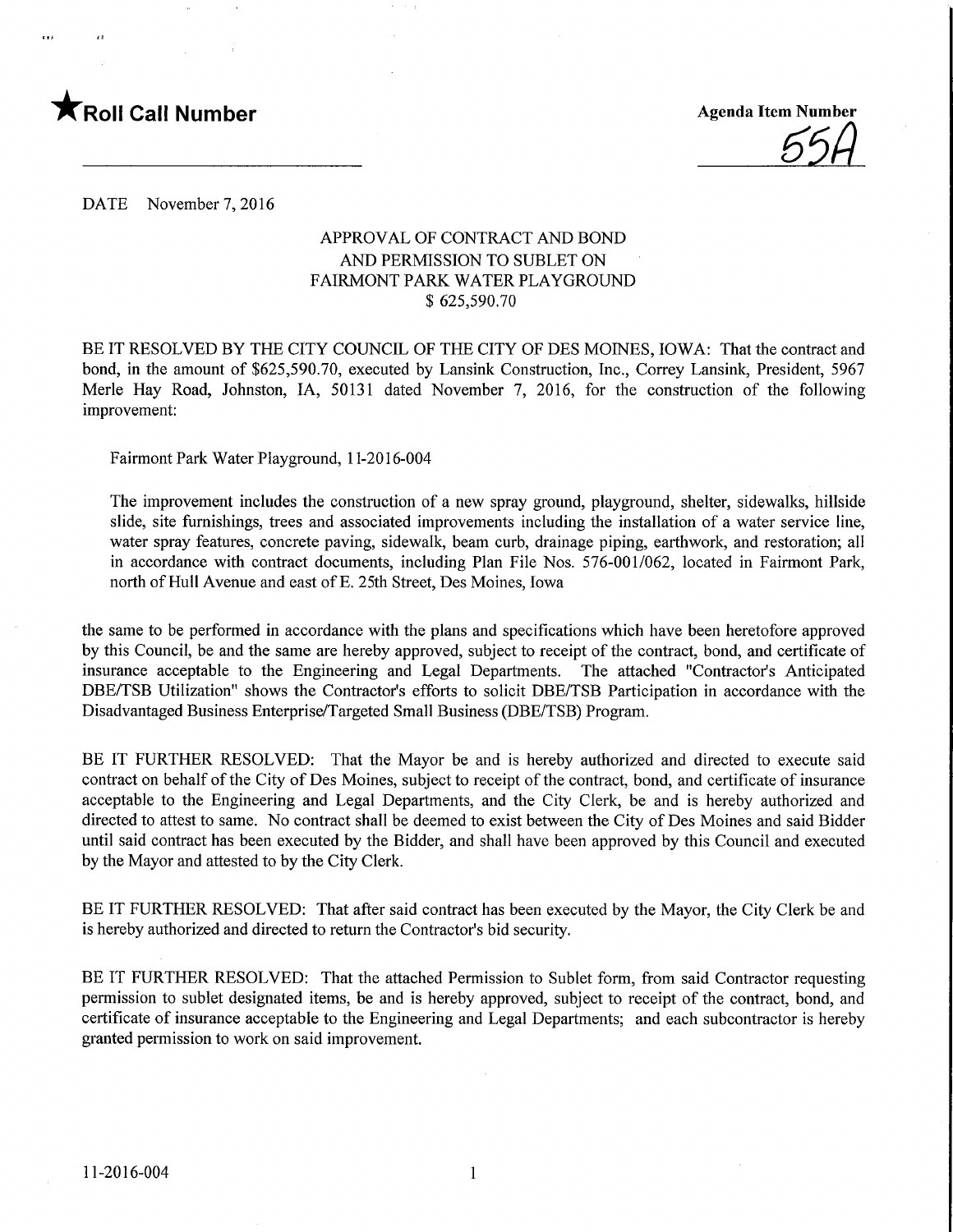

DATE November 7, 2016

BE IT FURTHER RESOLVED: That the Des Moines Finance Director is hereby authorized to encumber this contract amount against the funds as identified below, and to acquire Builder's Risk Insurance, if appropriate, for the above referenced improvement.

(City Council Communication Number  $\frac{1}{6}$  -  $\frac{32}{4}$  attached)

Moved by to adopt.

FORM APPROVED

Kathleen Vanderpool Deputy City Attorney

 $^{\prime}$ mol

Wither )

Funding Source: 2016-2017 CIP, Page Park - 17, Wading Pool Improvements, PK034, Being: \$250,000 in G.O. Bonds, PK034; transfer of \$210,000 in G.O. Bonds from PK137; transfer of \$85,590.70 in G.O. Bonds from PK143; \$50,000 Dahl Trust Grant from Friends of Des Moines Parks; \$15,000 Prairie Meadows Grant from Friends of Des Moines Parks; and the remaining \$15,000 Friends of Des Moines Parks contribution.

| <b>COUNCIL ACTION</b> | <b>YEAS</b> | <b>NAYS</b> | <b>PASS</b> | <b>ABSENT</b>   |
|-----------------------|-------------|-------------|-------------|-----------------|
| <b>COWNIE</b>         |             |             |             |                 |
| <b>COLEMAN</b>        |             |             |             |                 |
| <b>GATTO</b>          |             |             |             |                 |
| <b>GRAY</b>           |             |             |             |                 |
| <b>HENSLEY</b>        |             |             |             |                 |
| <b>MOORE</b>          |             |             |             |                 |
| WESTERGAARD           |             |             |             |                 |
| <b>TOTAL</b>          |             |             |             |                 |
| <b>MOTION CARRIED</b> |             |             |             | <b>APPROVED</b> |
|                       |             |             |             |                 |
|                       |             |             |             |                 |
|                       |             |             |             | Mayor           |

I, Diane Rauh, City Clerk of said City Council, hereby certify that at a meeting of the City Council, held on the above date, among other proceedings the above was adopted.

IN WITNESS WHEREOF, I have hereunto set my hand and affixed my seal the day and year first above written.

Mayor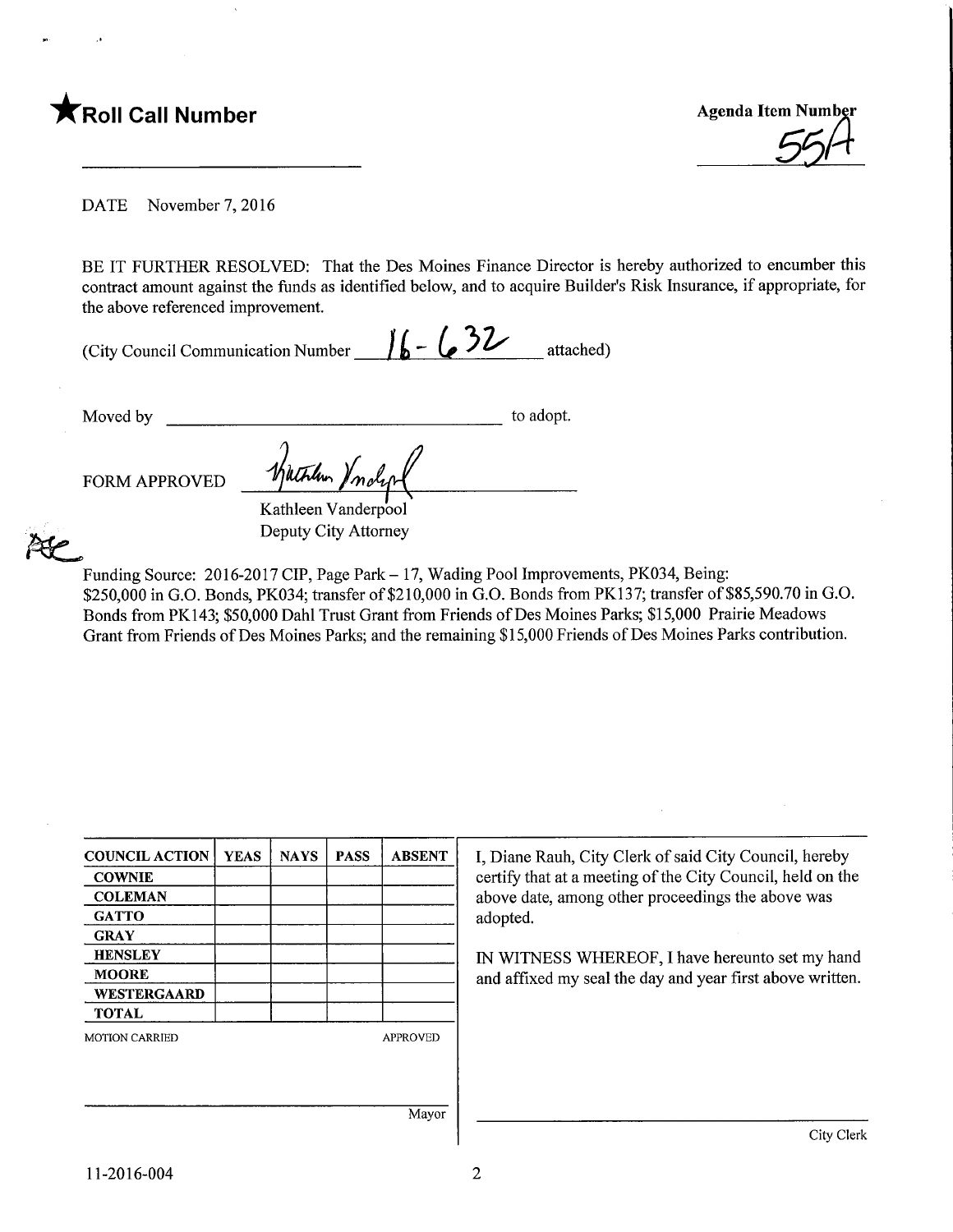Department of Engineering City of Des Moines, Iowa





# CONTRACTOR'S ANTICIPATED DBE/TSB UTILIZATION

# Fairmont Park Water Playground

# Activity ED 11-2016-004

On October 11, 2016, Lansink Construction, Inc., Correy Lansink, President, 5967 Merle Hay Road, Johnston, LA 50131 submitted a proposal for construction of the Fairmont Park Water Playground, Activity ID 11-2016-004, which the City Council has determined to be the lowest responsible, responsive bid for said project in the amount of \$625,590.70. The proposal included a statement that the Disadvantaged Business Enterprise/Targeted Small Business (DBE/TSB) Program shall apply to this project.

The Engineering Department has prepared this report summarizing the information that Lansink Construction, Inc., has submitted indicating that it anticipates utilizing the following DBE/TSB companies on this project:

|      | <b>DBE/TSB Name</b> | Description of Work                    | <b>Estimated Amount</b> |
|------|---------------------|----------------------------------------|-------------------------|
| None |                     | N/A                                    | \$0.00                  |
|      |                     | <b>Estimated DBE/TSB Participation</b> | \$0.00                  |
|      |                     | Lansink Construction, Inc. Amount      | \$625,590.70            |
|      |                     | Percentage of DBE/TSB Participation    | $0.00\%$                |